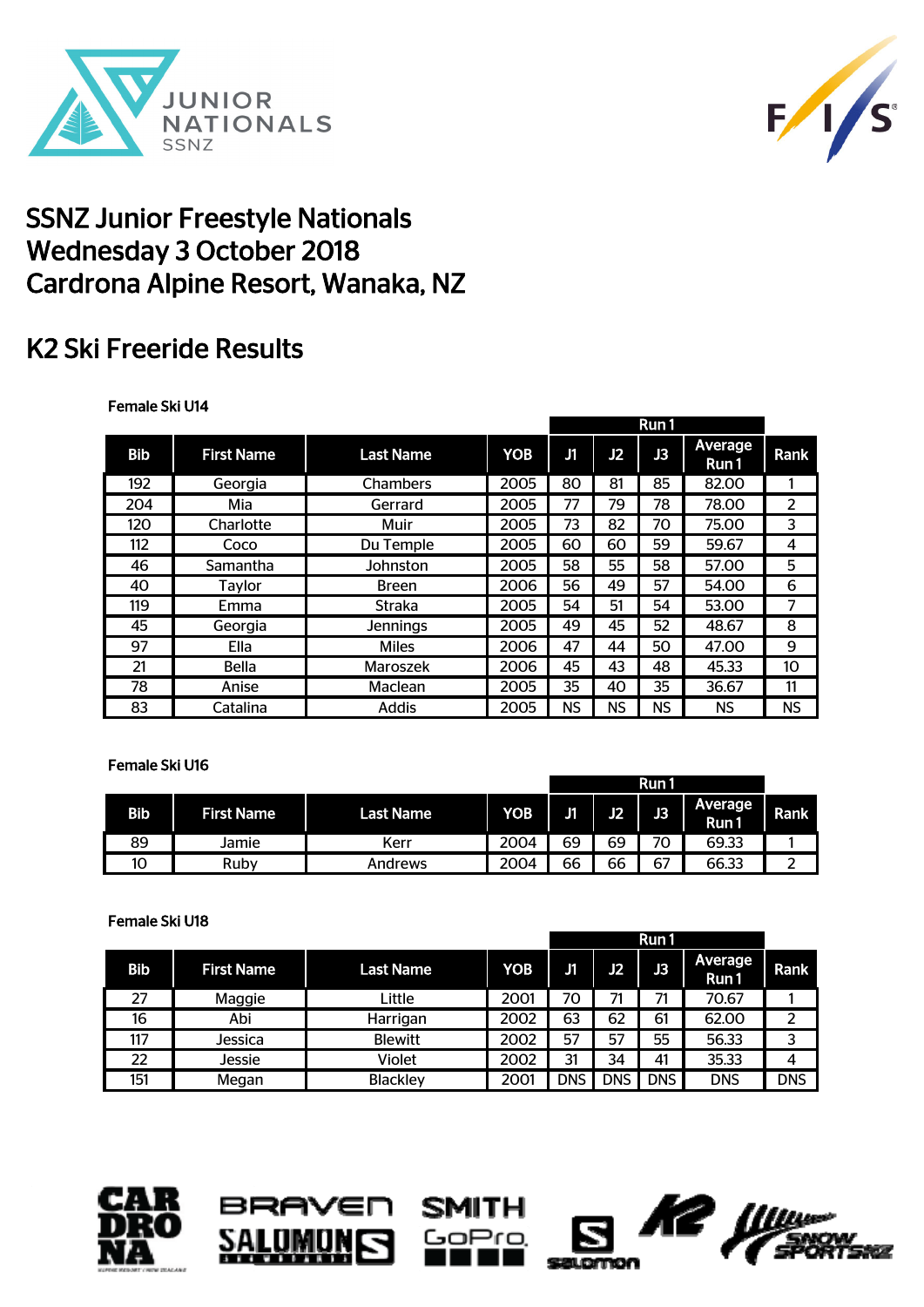



## SSNZ Junior Freestyle Nationals Wednesday 3 October 2018 Cardrona Alpine Resort, Wanaka, NZ

# K2 Ski Freeride Results

### Male Ski U14

| <b>Bib</b> | <b>First Name</b> | <b>Last Name</b> | <b>YOB</b> | J1         | J2         | J3         | <b>Average</b><br>Run 1 | Rank       |
|------------|-------------------|------------------|------------|------------|------------|------------|-------------------------|------------|
| 278        | Obie              | Simper           | 2006       | 88         | 89         | 88         | 88.33                   |            |
| 61         | Gustav            | Legnavsky        | 2005       | 84         | 83         | 83         | 83.33                   | 2          |
| 246        | <b>Thomas</b>     | <b>Benson</b>    | 2005       | 80         | 82         | 81         | 81.00                   | 3          |
| 54         | Jacob             | Field            | 2005       | 78         | 80         | 79         | 79.00                   | 4          |
| 44         | Harper            | Souness          | 2005       | 76         | 75         | 76         | 75.67                   | 5          |
| 169        | Finley            | Melville Ives    | 2006       | 74         | 74         | 74         | 74.00                   | 6          |
| 51         | Jem               | Curtis           | 2005       | 69         | 73         | 73         | 71.67                   | 7          |
| 154        | Sam               | Riddle           | 2005       | 70         | 72         | 71         | 71.00                   | 8          |
| 72         | Will              | Cookson          | 2005       | 71         | 71         | 70         | 70.67                   | 9          |
| 52         | Casper            | Rifkov           | 2005       | 66         | 66         | 67         | 66.33                   | 10         |
| 53         | Flynn             | Dawson           | 2006       | 64         | 64         | 65         | 64.33                   | 11         |
| 75         | Samuel            | Muir             | 2006       | 63         | 63         | 63         | 63.00                   | 12         |
| 185        | Ethan             | Mclean           | 2006       | 61         | 62         | 61         | 61.33                   | 13         |
| 88         | Lincoln           | Reddell          | 2005       | 59         | 58         | 60         | 59.00                   | 14         |
| 92         | Jack              | Smillie          | 2006       | 56         | 57         | 57         | 56.67                   | 15         |
| 256        | Lennox            | <b>Dulieu</b>    | 2006       | 55         | 56         | 54         | 55.00                   | 16         |
| 298        | Ferguson          | Mcarthur         | 2006       | <b>DNS</b> | <b>DNS</b> | <b>DNS</b> | <b>DNS</b>              | <b>DNS</b> |